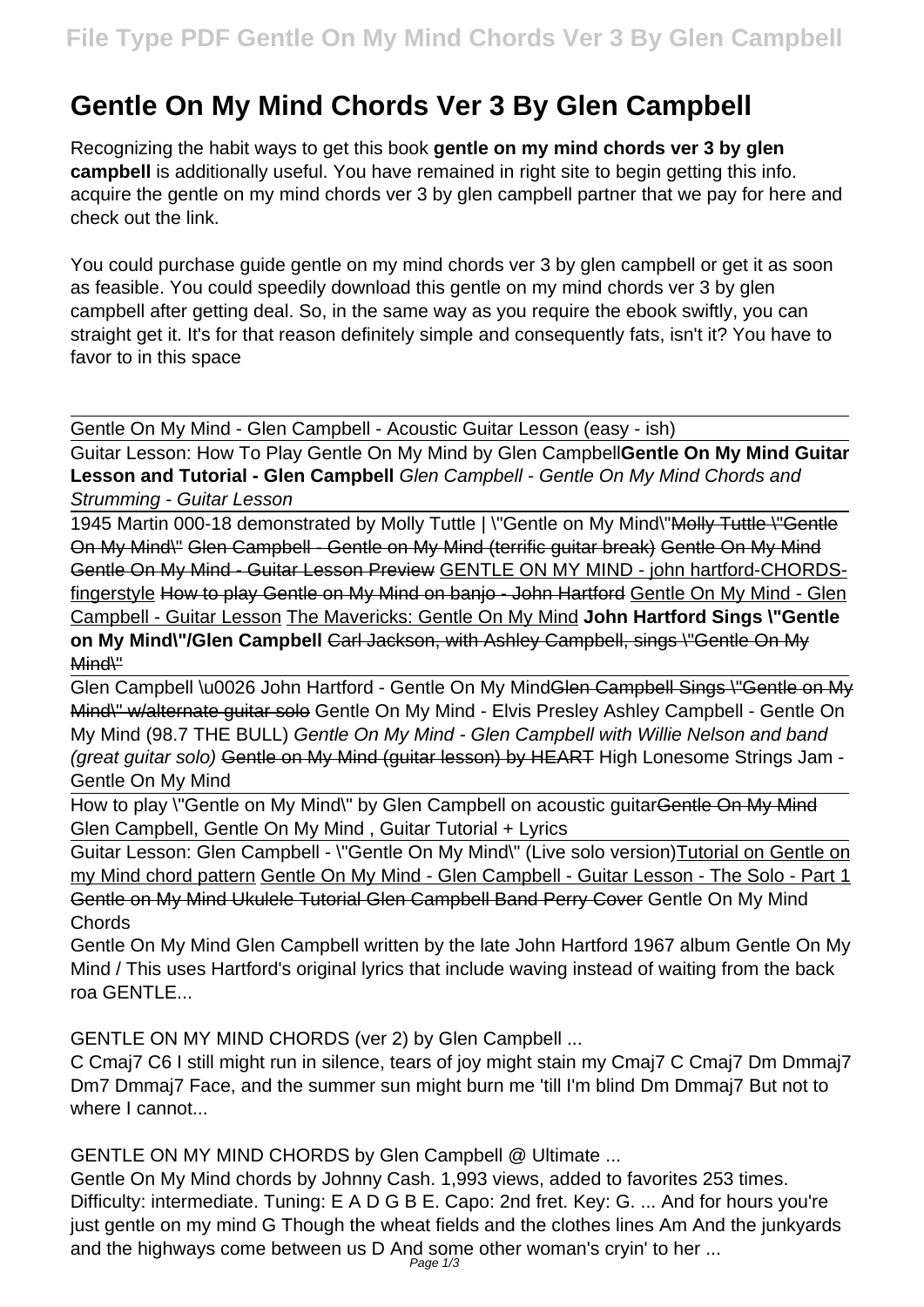# GENTLE ON MY MIND CHORDS by Johnny Cash @ Ultimate-Guitar.Com

B. C. C#. (intro) G G 1. Well, it's knowing that your door is always open, Am and your path is free to walk, D that makes me tend to leave my sleeping bag rolled up G and stashed behind your couch. G And it's knowing I'm not shackled by forgotten words and bonds, Am and the ink stains that have dried upon some lines, D that keeps you in the back roads by the rivers of my memory, G and keeps you ever gentle on my mind.

### GENTLE ON MY MIND Chords - Johnny Cash | E-Chords

GENTLE ON MY MIND performed by Glen Campbell written by John Hartford G G7 It's knowing that your door is always open G Am and your path is free to walk, Am7 that makes me tend to leave my sleeping bag D7 G rolled up and stashed behind your couch. G And it's knowing I'm not shackled G7 by forgotten words and bonds G Am and the ink stains that have dried if on some line, Am7 that keeps you in the backroads by the rivers of my mem'ry Am D7 G that keeps you ever gentle on my mind.

### Gentle On My Mind Chords - Glen Campbell - Cowboy Lyrics

Gentle On My Mind chords by The Band Perry. 29,240 views, added to favorites 1,307 times. Difficulty: intermediate. Capo: 6th fret. ... and find Am Ammaj7 That you're moving on the back roads Am7 D By the rivers of my memory Am D G And for hours you're just gentle on my mind [VERSE 3] ...

# GENTLE ON MY MIND CHORDS by The Band Perry @ Ultimate ...

GENTLE ON MY MIND Chords by The Band Perry. Learn to play guitar by chord / tabs using chord diagrams, transpose the key, watch video lessons and much more.

# GENTLE ON MY MIND Chords - The Band Perry | E-Chords

C Cmaj7 Am/C I still might run in silence, tears of joy might stain my Cmaj7 C Cmaj7 Dm Dmmaj7 Dm7 Dmmaj7 Face, and the summer sun might burn me 'till I'm blind, Dm Dmmaj7 But not to where I cannot see you Dm7 G7 Dm Walkin' on the backroads, by the rivers flowing G7 C Cmaj7 Cadd2 C Gentle on my mind C Cmaj7 I dip my cup of soup back from the Am/C Cmaj7 Dm Dmmaj7 Dm7 Dmmaj7 Gurglin', cracklin' cauldron in some train yard; Dm Dmmaj7 My beard a roughning coal pile and a Dm7 G7 C Cmaj7 Cadd2 C ...

# GENTLE ON MY MIND Chords - Seasick Steve | E-Chords

G7 C. By the rivers of my memory ever smiling ever gentle on my mind. banner2.shtml. If you want to change the "Key" on any song, click here for the easiest way possible. Copy and paste lyrics and chords to the key changer, select the key you want, then click the button "Click Here".

# Gentle On My Mind lyrics chords | Glen Campbell

Gentle On My Mind (Ralph Emory Show Version) With special solo Glen Campbell Intro D Verse 1 D Dmaj7 D6 It's knowing that your door is always open Dmaj7 Em Em (maj7) Em7 Em (maj7) And your path is...

# GENTLE ON MY MIND CHORDS (ver 3) by Glen Campbell ...

Em Em (maj7) That keeps you in the backroads Em7 A By the rivers of my memory Em A D Dmaj7 D6 That keeps you ever gentle on my mind. Verse 2: Dmaj7 D Dmaj7 And It's not clinging to the rocks and ivy D6 Dmaj7 Em Em (maj7) Em7 Em (maj7) Planted on their columns now that binds me Em Em (maj7) Or something that somebody said Em7 A D Dmaj7